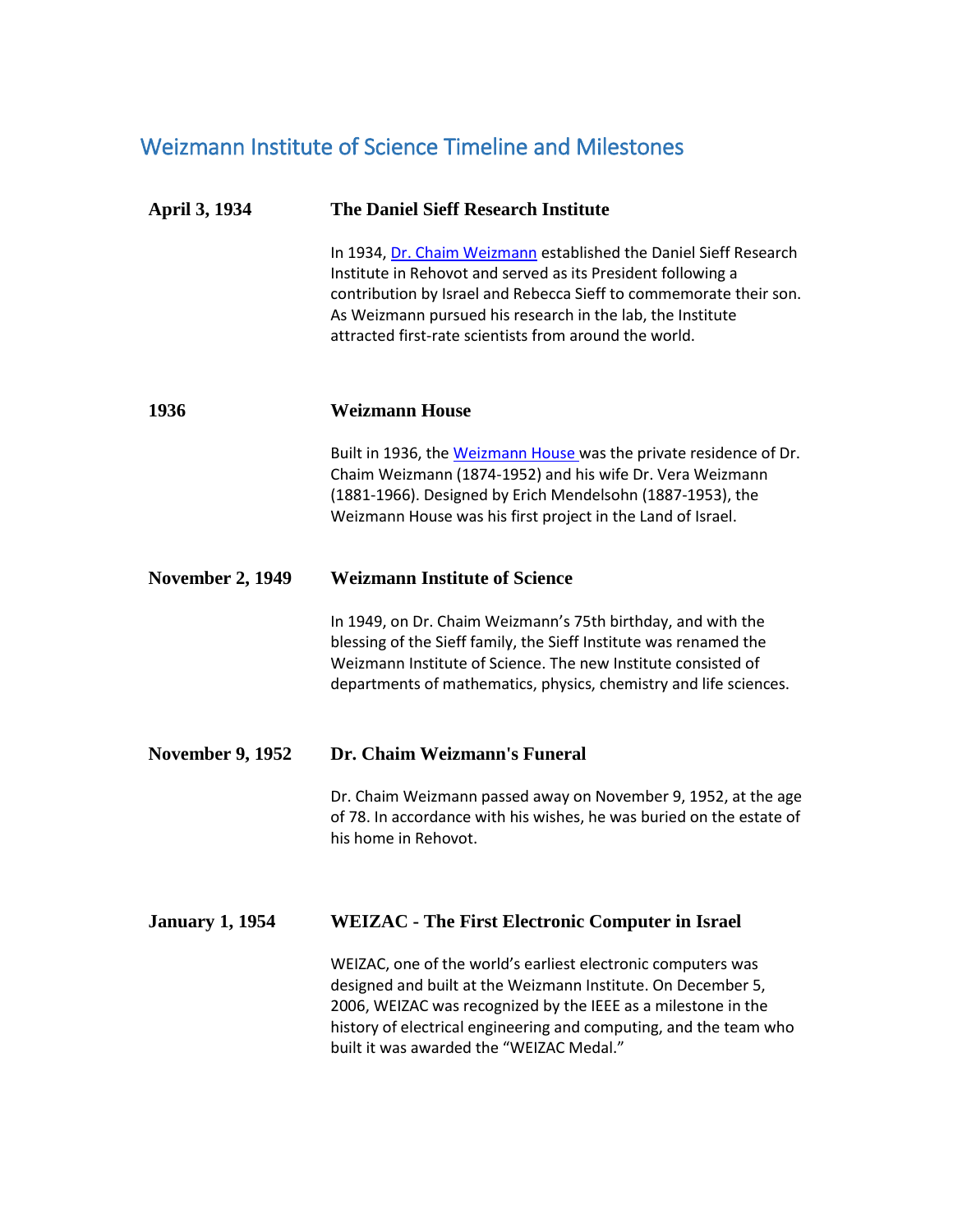| <b>October 6, 1956</b>  | <b>Development of Amniocentesis</b>                                                                                                                                                                                                                                                                                                                          |
|-------------------------|--------------------------------------------------------------------------------------------------------------------------------------------------------------------------------------------------------------------------------------------------------------------------------------------------------------------------------------------------------------|
|                         | Weizmann Institute's Prof. Leo Sachs and his colleagues published a<br>scientific paper that led to the development of amniocentesis.                                                                                                                                                                                                                        |
| 1975                    | The First Proposal for the "Standard Model"                                                                                                                                                                                                                                                                                                                  |
|                         | Prof. Haim Harari suggests for the first time that the material<br>universe consists of six species of quarks and six species of leptons.<br>This "Standard Model" is still accepted today.                                                                                                                                                                  |
| 1977                    | <b>Proving the Existence of Gluons</b>                                                                                                                                                                                                                                                                                                                       |
|                         | A group of Weizmann Institute scientists participate in<br>research proving the existence of gluons - the particles responsible<br>for the strongest force in nature: the force which holds the nucleus<br>of the atom together.                                                                                                                             |
| <b>October 27, 1958</b> | <b>The Feinberg Graduate School</b>                                                                                                                                                                                                                                                                                                                          |
|                         | The Feinberg Graduate School - the educational arm of the<br>Weizmann Institute of Science - was founded in 1958. It awards<br>MSc and PhD degrees and trains students for senior positions in<br>academia, research, industry, education and administration.                                                                                                |
| 1959                    | The First Technology Transfer Company in Israel                                                                                                                                                                                                                                                                                                              |
|                         | Yeda Research and Development Company Ltd., which promotes<br>the industrial applications stemming from Weizmann Institute<br>inventions, was founded in 1959. Although the focus of the<br>Weizmann Institute is on basic research, it is no mistake that the<br>first technology transfer company in the country was founded at<br>the Weizmann Institute. |
| <b>November 1, 1972</b> | <b>PERACH Tutoring Project</b>                                                                                                                                                                                                                                                                                                                               |

["PERACH"](http://www.perach.org.il/) (Hebrew for "Flower" as well as the acronym of "Tutoring Project"), currently administered by the Davidson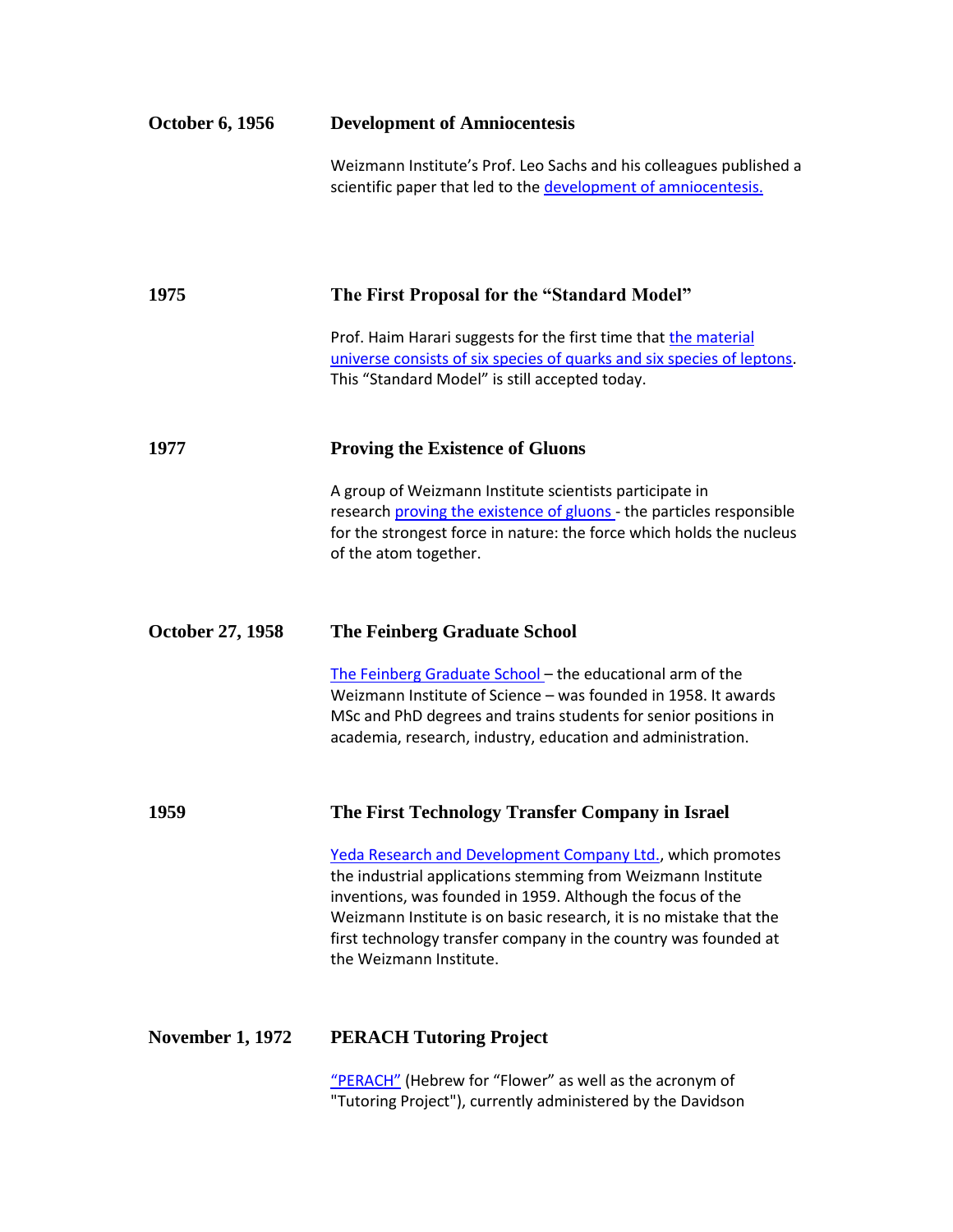|                         | Institute of Science Education, was initiated in 1972 by a handful of<br>students from the Weizmann Institute of Science, who tutored<br>children in need. Since then it has expanded enormously, both in<br>scale and in the scope of its activities. Today, approximately 15% of<br>all students in Israel's institutes of higher education and tens of<br>thousands of children take part in the project each year. In 2008, on<br>the occasion of Israel's 60th anniversary, PERACH was awarded the<br>Israel Prize for its ongoing contribution to the state and to society. |
|-------------------------|-----------------------------------------------------------------------------------------------------------------------------------------------------------------------------------------------------------------------------------------------------------------------------------------------------------------------------------------------------------------------------------------------------------------------------------------------------------------------------------------------------------------------------------------------------------------------------------|
| 1983                    | <b>Cloning of the p53 Tumor Suppressor Gene</b>                                                                                                                                                                                                                                                                                                                                                                                                                                                                                                                                   |
|                         | One of the most important tumor suppressor genes, p53,<br>was cloned by a Weizmann Institute scientist, Prof. Moshe Oren.<br>Defective copies of this gene are found in more than half of all<br>human cancers.                                                                                                                                                                                                                                                                                                                                                                   |
| 1993                    | <b>Original Method for Bone Marrow Transplantation</b>                                                                                                                                                                                                                                                                                                                                                                                                                                                                                                                            |
|                         | The first leukemia patient was successfully treated in Italy using<br>a method developed by Prof. Yair Reisner for bone marrow<br>transplants from mismatched donors.                                                                                                                                                                                                                                                                                                                                                                                                             |
| 1993                    | Discovering the Molecular Structure of AChE                                                                                                                                                                                                                                                                                                                                                                                                                                                                                                                                       |
|                         | Profs Joel Sussman and Israel Silman discovered the molecular 3-D<br>structure of the enzyme acetylcholinesterase (AChE), which breaks<br>down acetylcholine, a substance involved in Alzheimer's disease.                                                                                                                                                                                                                                                                                                                                                                        |
| <b>November 7, 1996</b> | A.M. Turing Award 1996                                                                                                                                                                                                                                                                                                                                                                                                                                                                                                                                                            |
|                         | Weizmann Institute of Science's Mathematician, the late Prof. Amir<br>Pneuli, received the 1996 A.M. Turing Award - the world's most<br>prestigious prize in computer science - for "seminal work<br>introducing temporal logic into computing science and for<br>outstanding contributions to program and system verification." He<br>is one of three members of the Weizmann Institute to receive the<br>prestigious award; the others are Profs. Adi Shamir (2002) and Shafi<br>Goldwasser (2013).                                                                             |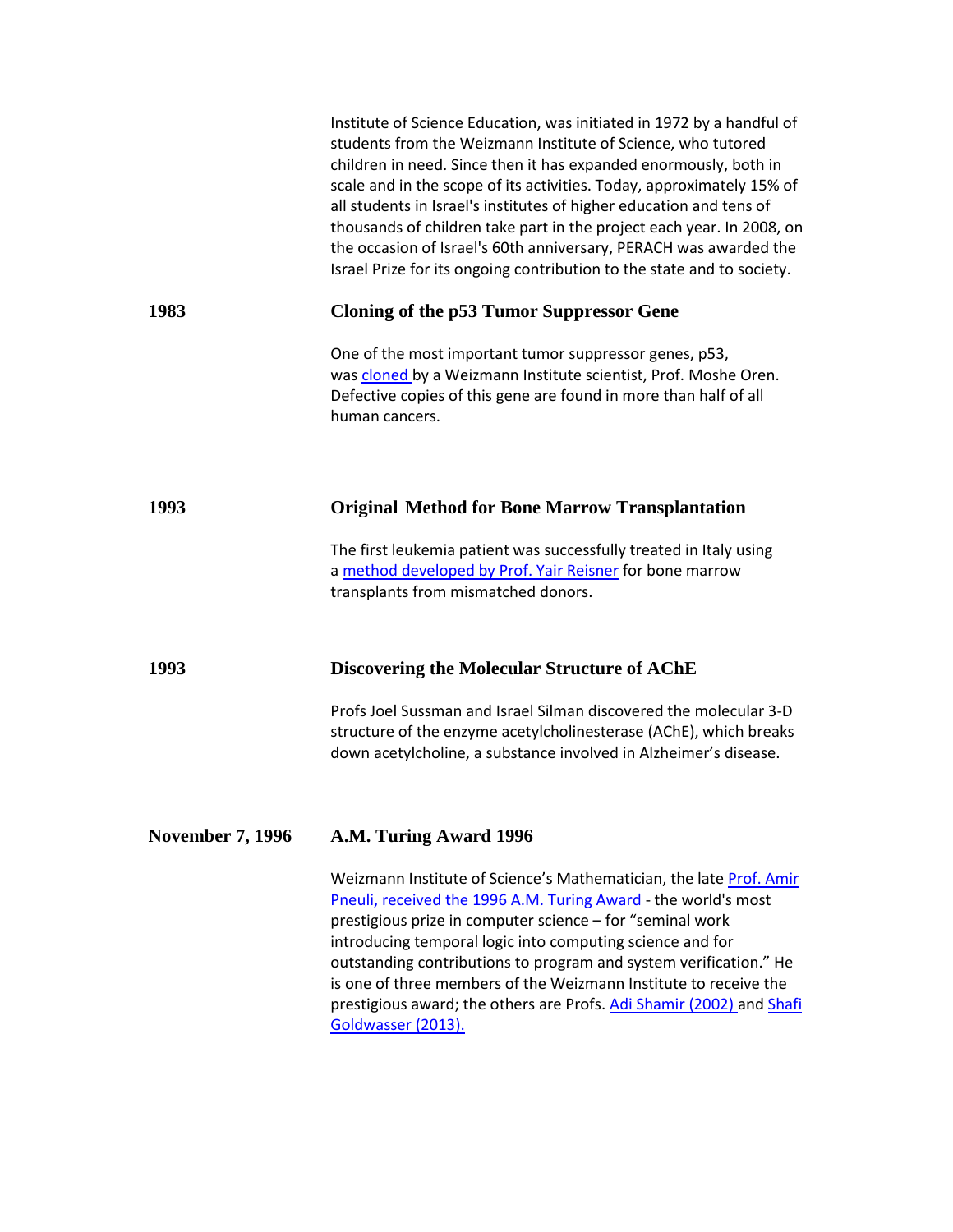| <b>January 6, 1997</b> | <b>Israel's First Ethical (Original) Drug For Multiple</b><br><b>Sclerosis</b>                                                                                                                                                                                                                                                                                                                                                                                                                                                                                                |
|------------------------|-------------------------------------------------------------------------------------------------------------------------------------------------------------------------------------------------------------------------------------------------------------------------------------------------------------------------------------------------------------------------------------------------------------------------------------------------------------------------------------------------------------------------------------------------------------------------------|
|                        | Copaxone, a drug for multiple sclerosis developed at the Weizmann<br>Institute, was approved by the U.S. Food and Drug Administration.                                                                                                                                                                                                                                                                                                                                                                                                                                        |
| 1999                   | The Davidson Institute of Science Education                                                                                                                                                                                                                                                                                                                                                                                                                                                                                                                                   |
|                        | The Davidson Institute of Science Education - the educational arm<br>of the Weizmann Institute of Science - was established in 1999. The<br>Davidson Institute specializes in the field of mathematics, natural<br>science and technology education, exploiting knowledge and<br>experience gained from implementing a wide variety of programs in<br>areas such as teachers' training, science programs for school<br>classes, unconventional programs for teens at risk and teens with<br>low academic achievements and popular science programs for the<br>general public. |
| 2002                   | A.M. Turing Award 2002                                                                                                                                                                                                                                                                                                                                                                                                                                                                                                                                                        |
|                        | Prof. Adi Shamir, a computer scientist at the Weizmann Institute of<br>Science, is recipient of the 2002 A.M. Turing Award, in recognition<br>of his contributions to cryptography. He is one of three members of<br>the Weizmann Institute to receive the prestigious award; the others<br>are the late Prof. Amir Pnueli (1996) and Prof. Shafi Goldwasser<br>(2013).                                                                                                                                                                                                       |
| June 23, 2003          | <b>Non-Invasive Method for the Detection of Breast and</b><br><b>Prostate Cancer</b>                                                                                                                                                                                                                                                                                                                                                                                                                                                                                          |
|                        | 3TP, a non-invasive, MRI-based diagnostic method developed by<br>the Weizmann Institute's Prof. Hadassa Degani, received FDA<br>clearance for use in the detection of breast and prostate cancer.                                                                                                                                                                                                                                                                                                                                                                             |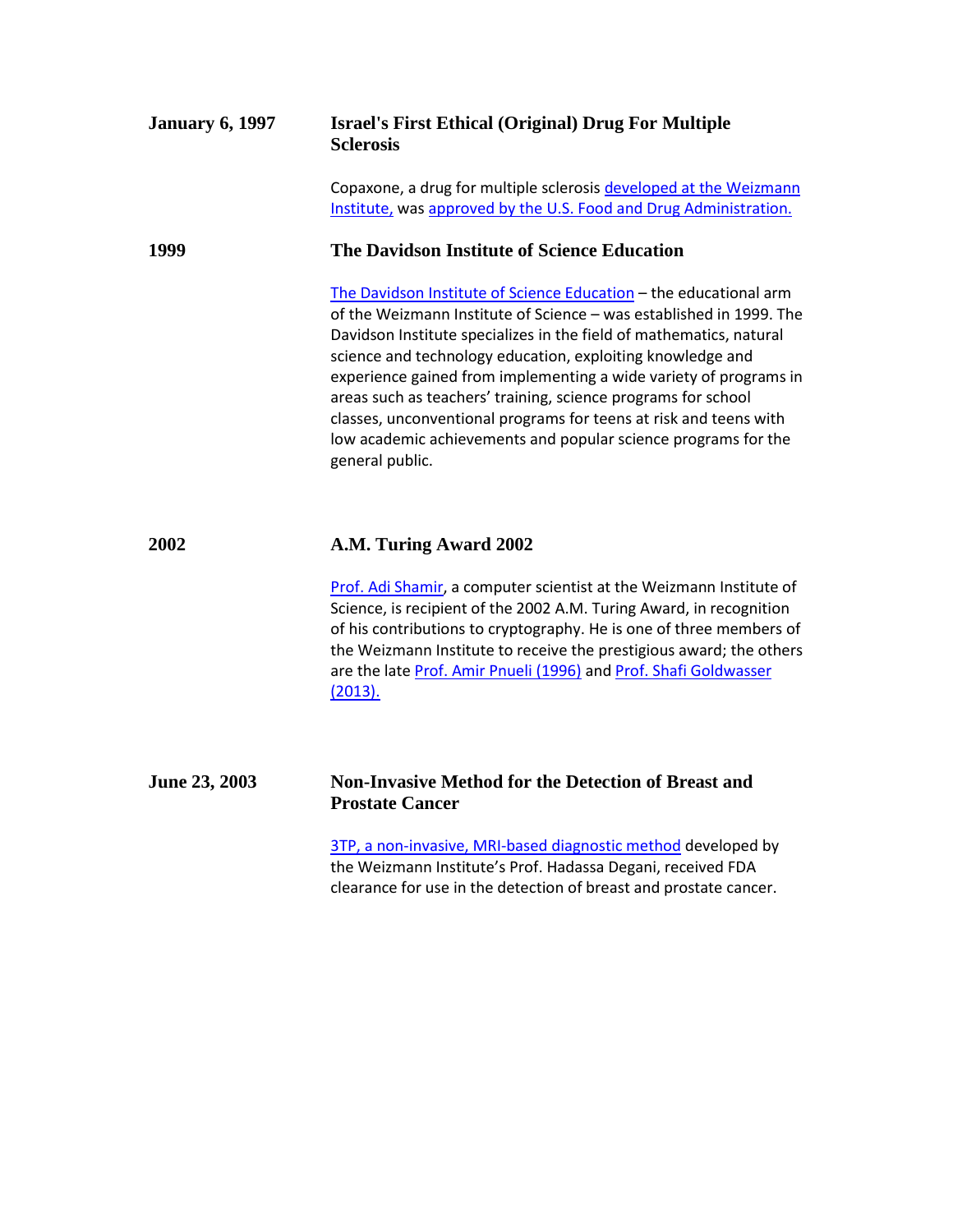| <b>July 19, 2006</b>     | <b>Positioning of Nucleosomes Discovered</b>                                                                                                                                                                                                                                                                                                              |
|--------------------------|-----------------------------------------------------------------------------------------------------------------------------------------------------------------------------------------------------------------------------------------------------------------------------------------------------------------------------------------------------------|
|                          | Prof. Eran Segal revealed that the positioning of the nucleosomes -<br>spheres of DNA strung like beads along the length of the<br>chromosomes - is encoded in the genes themselves. This discovery<br>may help in designing gene therapies.                                                                                                              |
| <b>March 19, 2008</b>    | "Evolution" in a Test Tube                                                                                                                                                                                                                                                                                                                                |
|                          | A team of Weizmann scientists headed by Prof. Dan Tawfik<br>succeeded in designing artificial enzymes that undergo "evolution"<br>in a test tube, improving their reaction rates a million-fold.                                                                                                                                                          |
| <b>April 17, 2008</b>    | "Quasiparticles"                                                                                                                                                                                                                                                                                                                                          |
|                          | A team of Weizmann physicists headed by Prof. Moty Heiblum<br>demonstrated, for the first time, the existence of "quasiparticles"<br>with one-quarter the charge of an electron. This finding could be a<br>step toward creating exotic types of quantum computers.                                                                                       |
| <b>April 3, 2009</b>     | <b>Green Chemical Reactions</b>                                                                                                                                                                                                                                                                                                                           |
|                          | A technique invented in 2009 by Prof. David Milstein and his<br>group splits water into oxygen and hydrogen using light. In<br>2012, Milstein was awarded the Israel Prize for chemistry and<br>physics for his work on catalysts that effect efficient, low-waste,<br>green chemical reactions.                                                          |
| <b>December 10, 2009</b> | <b>Nobel Prize in Chemistry 2009</b>                                                                                                                                                                                                                                                                                                                      |
|                          | Weizmann Institute researcher Prof. Ada Yonath was awarded the<br>Nobel Prize in Chemistry for her work on deciphering the structure<br>of the ribosome, the cell's protein factory. The achievement helps,<br>among other things, to clarify the exact mode of action of antibiotic<br>drugs and may facilitate the development of improved antibiotics. |